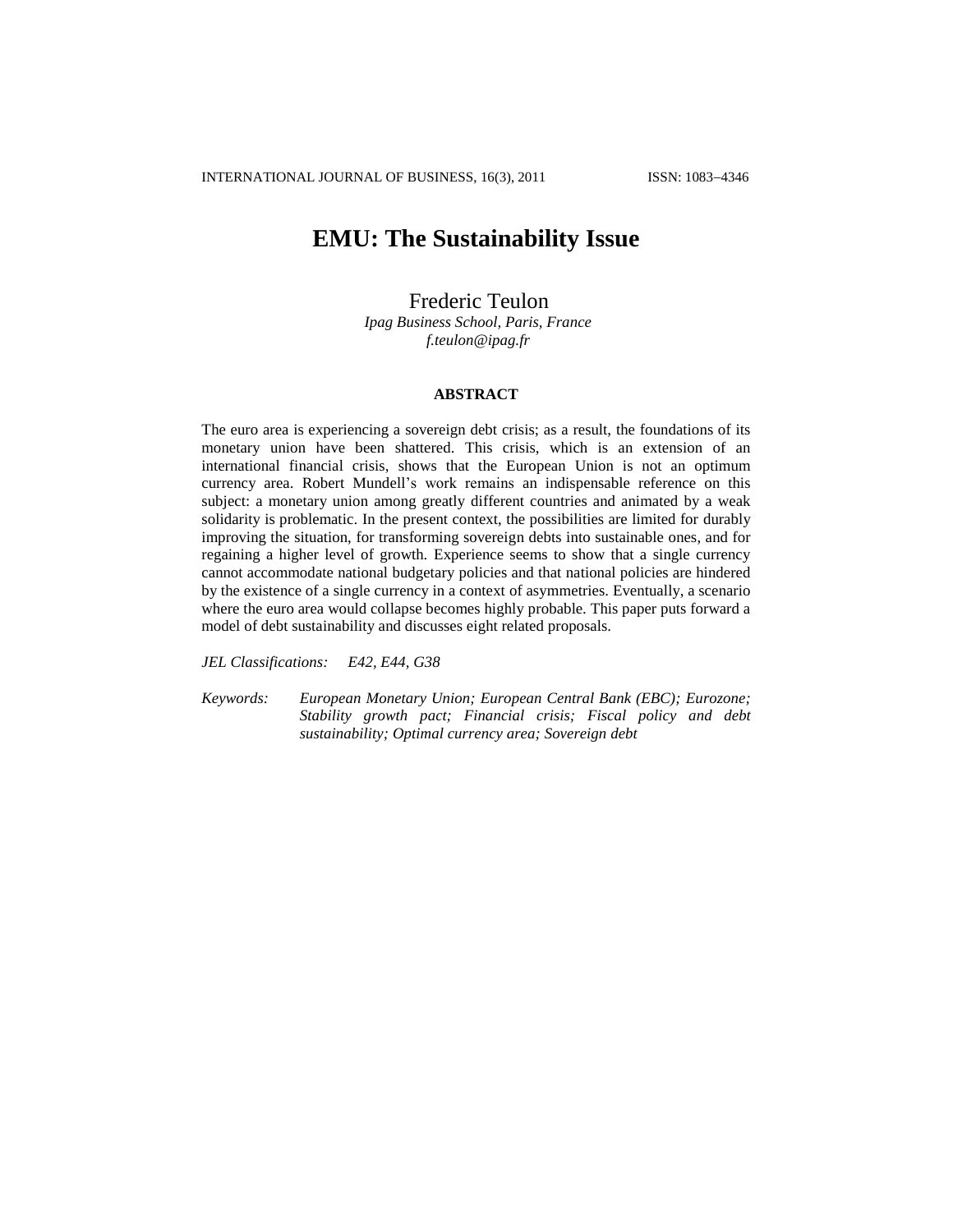### **I. INTRODUCTION**

The debate on the comparative advantages of fixed and floating exchanges constitutes a vast body of literature, where it has been thoroughly examined by many leading economists: Friedman (1953), Johnson (1973), Frankel (1993), etc. An important line of thought concerns the theory of optimum currency areas, originally associated with the names of Mundell (1961), McKinnon (1963), and Kenen (1969). Under this approach, the two highly useful stabilization instruments are: an independent monetary policy and a currency policy, especially if other such stabilization instruments are not available.

Since the 1970s, European countries have been willing to stabilize their exchange rates. The euro area is the direct heir of the European Monetary System (EMS) established in 1979, and of the European Monetary Union, which has steered, since 1999, the replacement of national currencies with a single currency.

A major event concerning monetary policy was the adoption of a statute guaranteeing the complete independence of the European Central Bank *vis-à-vis*  European governments. Overall, several central banks became independent in the years 1980-1990 due to four reasons (Cukierman and Lippi, 1999): (1) the pursuit for price stability, after the stagflation experience in the 1970s; (2) the dismantling of exchange controls, the liberalization of capital flows, and the demands of international investors; (3) the consensus that expansionary monetary policies are unable to permanently stimulate production; and (4) the pressure exerted by Germany on its European partners for their adoption of its model of monetary stability.

Today, the euro area is experiencing an unprecedented serious crisis, which is the result of the superimposition of two crises: (1) since the early 1990s, a results crisis (tending to a recession); and (2) since 2009, a sovereign debt crisis (coupled with an institutional crisis). This crisis first hit Greece before spreading to other countries.

### **II. MODELING THE INTERTEMPORAL SOLVENCY OF EUROPEAN STATES**

Kenneth Rogoff and Carmen Reinhart (2008) have shown that a debt representing over 90 percent of a country's GDP reduces its growth by one point. The specter of insolvency or bankruptcy of any State cannot be ruled out. In order to avoid such a debacle, current debts must be urgently transformed into "sustainable" ones, that is, they must be prevented from continuing to increase as a percentage of GDP.

Intertemporal sustainability of a State is given by the budget constraint that reflects the debt dynamics:

$$
d_t = ((1 + r_t) / (1 + g_t)) d_{t-1} - s_t
$$
 (1)

where  $d_t$  is the value of debt in period t as a percentage of GDP,  $r_t$  is the nominal interest rate,  $g_t$  the nominal growth rate, and  $s_t$  the primary budget surplus (excluding debt interest payments).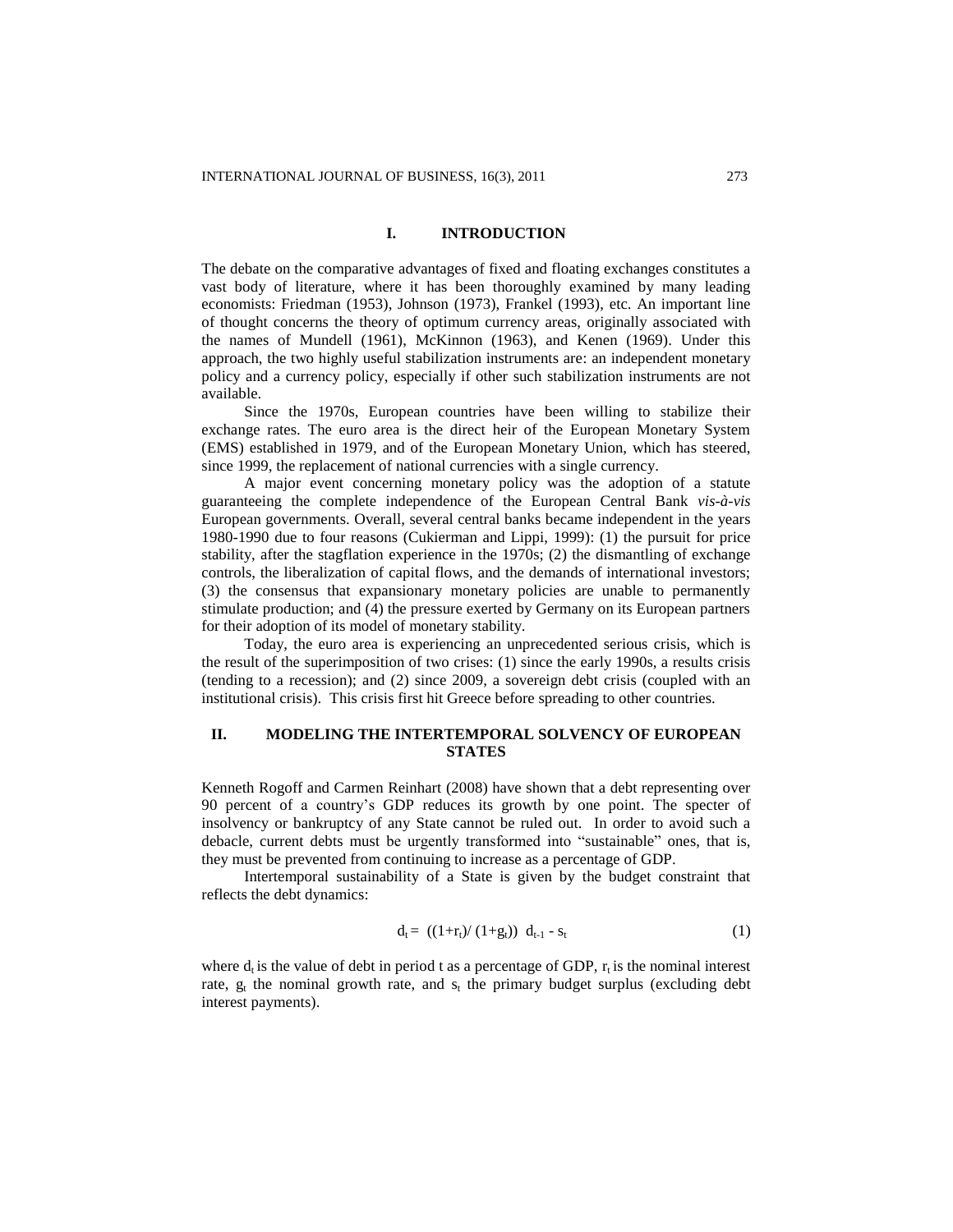274 Teulon

The intertemporal budgetary constraint is obtained by the summation of the instantaneous constraints:

$$
d_{t} = \sum_{j=1}^{N} ((k_{t+j} / q_{t+j}), S_{t+j}) + \lim_{N \to \infty} ((k_{t+N} / q_{t+N}), d_{t+N})
$$
\n
$$
= \int_{i=1}^{j} (1 + g_{t+i}) \text{ and } q_{t+j} = \prod_{i=1}^{j} (1 + r_{t+i})
$$
\n(2)

Creditors stop offering long-term loans if they are only to receive interest on past debt, given that principal is not reimbursed (the absence of a Ponzi scheme). This requires that the pace of debt growth be lower than the interest rates.

Thus we have:

$$
\lim_{N \to \infty} ((k_{t+N}/q_{t+N}), d_{t+N}) = 0
$$
 (3)

and

$$
d_{t} = \sum_{j=1}^{+\infty} ((k_{t+j} / q_{t+j}), S_{t+j})
$$
(4)

The long-term stabilization of the debt to GDP ratio requires a primary surplus level s, such that:

$$
s_t = ((r-g)/(1+g)) d_t \tag{5}
$$

If the growth rate of the GDP is higher than the interest rate  $(g > r)$ , a country can stabilize its debt as a percentage of GDP, all the while running a primary deficit (and *a fortiori*, budget deficits).

Based on this model, it can be said that the Stability and Growth Pact is illadapted to address the problem of debt sustainability.

We note that inclusion in a currency area reduces the uncertainty associated with this relationship. Considering that in fact the debt is currency-denominated, the relationship (5) becomes:

$$
s_t = ( [r-g - e(1+g)]/(1+g)(1+e)) d_t
$$
 (6)

with e being the variation in the nominal exchange rate.

### **III. WHILE THE EURO AREA WAS ESTABLISHED TO CREATE GREATER STABILITY, TODAY IT IS ENDANGERED BY A CRISIS OF GREAT MAGNITUDE**

The euro area was conceived as an anti-crisis remedy. Its objectives were to eliminate currency crises and to sustain a strong euro. With this goal in mind, the Maastricht Treaty gave the European Central Bank a status guaranteeing its full independence.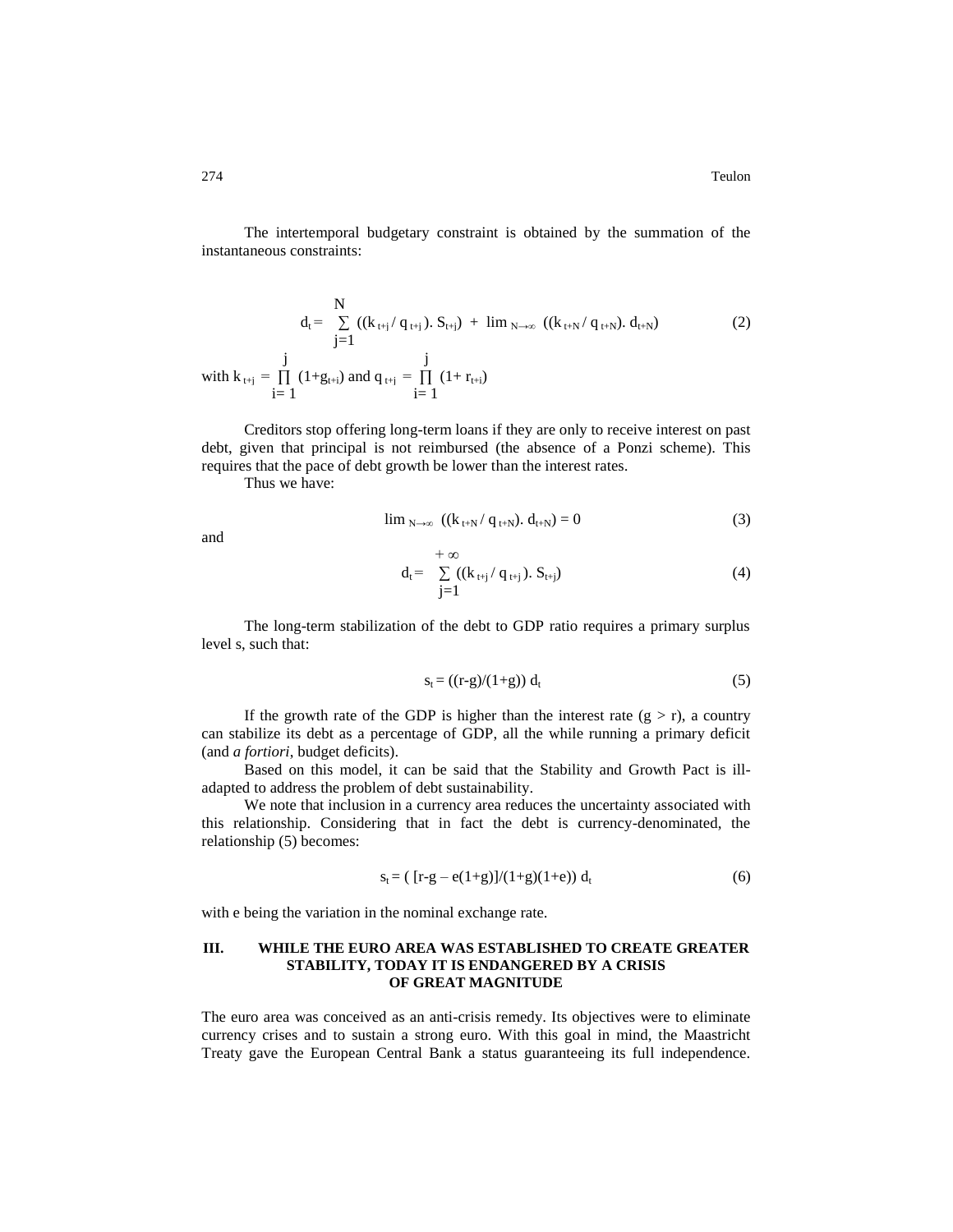With these conditions, it is possible to fight more effectively against inflation: empirically, there is a decreasing (and significant) relationship between the degree of independence of a Central Bank and the inflation rate trend in a country (Cukierman and Lippi, 1999). The euro was promoted as a requirement for opening markets among member countries, which was embodied in the slogan, "A single market, a single currency." A triple wager was made:

(1) the political construction of Europe was within reach, it would necessarily follow the monetary unification;

(2) according to the analyses by Kydland and Prescott (1977), the European Central Bank's independence and the rules governing budgetary policy would allow credibility to be gained vis-à-vis financial markets; and

(3) the euro area was necessary because there was a high level of exchange between member countries (McKinnon, 1963). It was potentially optimal and the optimality criteria were endogenous (Frankel and Rose, 1998). The euro area would lead to greater economic integration and the convergence of various financial situations (Pagano and von Thadden, 2004).

By extending Robert Mundell's analyses, McKinnon wondered about the conditions of optimality of currency areas by considering that the more the partnering economies are open, the more the "fixed exchange rates" solution becomes an advantage. McKinnon believes that the viability of a currency area is based less on the mobility of production factors (Mundell) than on the magnitude of trade. In an open economy, a depreciation of the exchange rate stimulates the inflation rate (because of higher import prices) and destabilizes trade with third-party countries. McKinnon concludes that countries open to each other have an interest in constituting a currency area in order to avoid being hampered by destabilizing fluctuations in exchange rates.

Frankel and Rose believe optimal currency area criteria are endogenous: countries which move to a system of fixed exchange rates or which adopt the same currency see an increase in their trade volume and their business cycles converge, which justifies ex-post monetary integration. A monetary union would create conditions for its optimality ex-post. For their part, Pagano and von Thadden (2004) show how European bond markets have become much more integrated, as a result of the Economic and Monetary Union. This development leads to greater competition among securities issuers, to greater liquidity of secondary markets, and to a convergence of interest rates.

The current euro area crisis should be reexamined from a broader perspective, that of a global financial crisis which developed a new dimension, one which is both cyclical and structural. The cyclical downturn began in 2007 in the United States, being both a liquidity and a banking crisis (notably marked by Lehman Brothers' bankruptcy in September 2008). This liquidity crisis is now over. Even if it may resume in the future, at present it has stalled. However this liquidity crisis was only part of a larger crisis. The structural aspect of the crisis refers to three issues:

(1) The first problem was the irresponsible behavior of banks (loans to noncreditworthy households) and the relative or absolute impoverishment - depending on the country  $-$  of the middle-class and the poor, that is, approximately the working-class and lower-middle-class bracket. This situation led to a rise in household debt. This was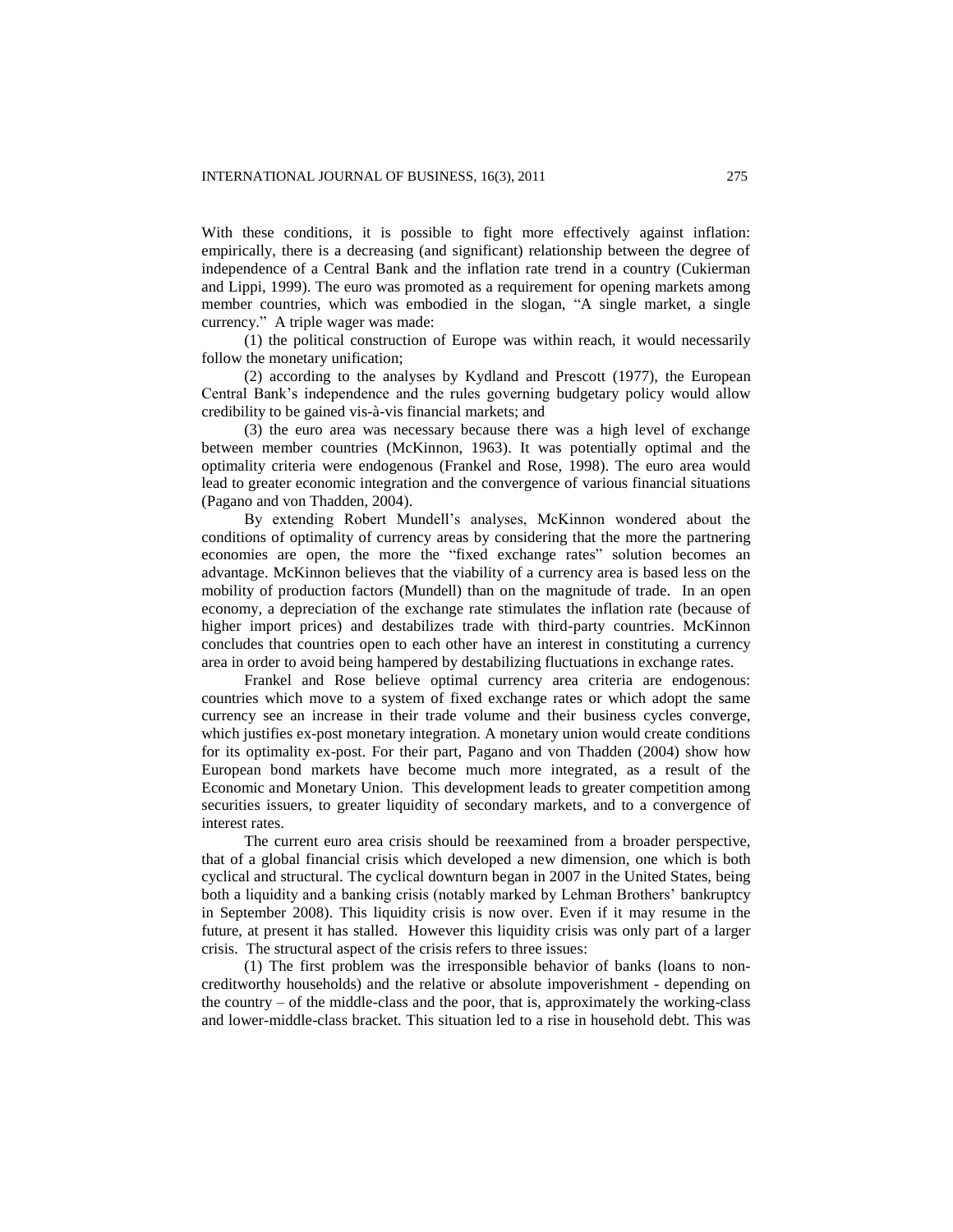the case in the United States, England, Spain, and Ireland. This deterioration in the financial situation of households was responsible for generating the "subprime" crisis in the U.S.;

(2) The second factor in this crisis was a change in international economic relations, with a displacement of the center of gravity of today's economy from the Atlantic region (U.S. and Europe) to the Far East. This unfair competition was induced as a result of the fact that countries whose wage levels are extremely low are catching up with developed countries concerning productivity.

(3) The third dimension of this economic crisis refers to the currency crisis.

The dollar crisis is accompanied by a crisis in the euro area. There is no solution to this crisis: in a way, the dollar and the euro have managed to survive, but in extremely precarious conditions.

Moreover, the crisis in the euro area is also a distinct European crisis. The second act of this crisis (after the crisis of "high finance" capitalism) refers to the European sovereign debt crisis. In their presentation of the history of financial crises, Reinhart and Rogoff (2009) show that international banking crises almost always lead to sovereign debt crises. The places where these crises pick up again are the weak links in the global economy.

We have seen since 2009 a growing mistrust of investors towards the magnitude of public deficits in Europe. This distrust was first manifested vis-à-vis Greece, then Portugal, Ireland, and then finally Spain.

The situation of European countries is very worrisome, given that their macroeconomic performances have severely deteriorated. In the 1980s and 1990s, Europe chose price stability at the expense of employment, in order to implement its convergence towards a single currency, and because it wagered that eventually the benefits of the euro would solve its mass unemployment problem. Twelve years after the launch of the euro, there are still millions of unemployed individuals in Europe. France experienced its worst decade since 1945: almost zero growth, a more critical trade deficit than ever before, its public debt out of control, all accompanied by nearly 3 million unemployed people (16 million in all of the euro area).

The euro has contributed to the misfortune of countries like Greece, Portugal or Spain, allowing them to enjoy the benefits of artificially low interest rates. This is what Hyman Minsky called the paradox of tranquility: when States have easy access to cheap loans, they tend to go too far. Greece and Portugal have used the euro as a shelter, being allowed to borrow at very low rates, which had been determined in connection with the average inflation rate in the area, while their own inflation rate was higher.

Yet another issue is that the Stability and Growth Pact is no longer respected. Most countries exceed the stipulated limits of 3 percent of the budget deficit and 60 percent of the public debt. The monitoring system for budgetary policies which had been implemented since the creation of the euro has not reached its goal. During the years 2008-2010, there has been an additional escalation of deficits and debts caused in part by the bailout of banks. Europe has failed to promote budgetary sustainability. The situation in Greece is untenable: due to the 4 percent decrease of its GDP in 2010, the debt burden has reached 140 percent of GDP, which means that interest on the debt accounts for the extravagant sum of 7 percent of GDP! In 2015, despite a harsh budgetary adjustment of 10 percentage points of GDP, the debt will reach 165 percent of GDP, an unmanageable amount unless it is restructured starting today.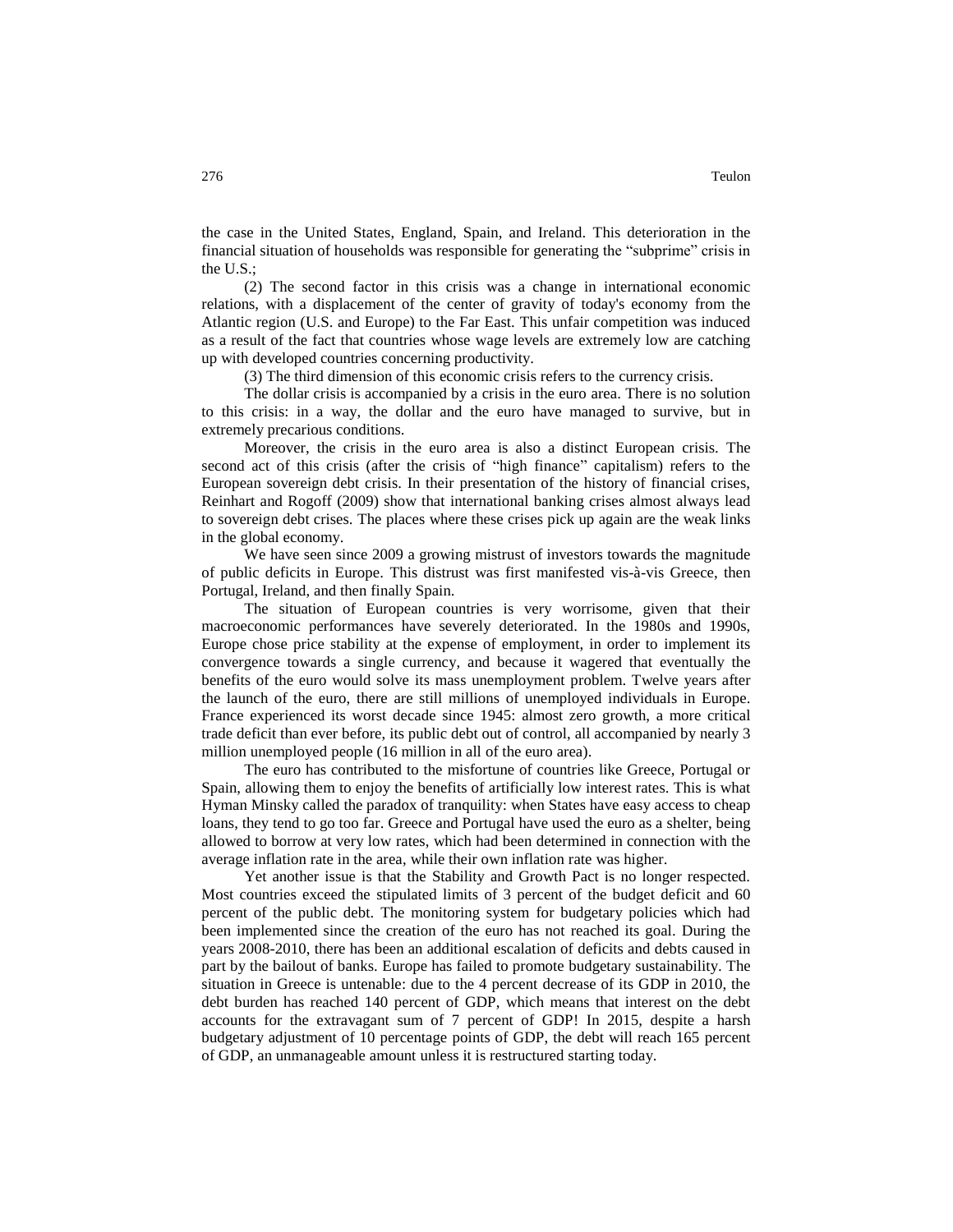|                                                 | Greece | Ireland | Spain | Portugal | Italy | France | Germany | Euro   |
|-------------------------------------------------|--------|---------|-------|----------|-------|--------|---------|--------|
|                                                 |        |         |       |          |       |        |         | area*  |
| $P$ in 2010, base<br>100 in 1997                | 148.5  | 141.9   | 141.2 | 136.7    | 132.1 | 123.4  | 121.1   | 127.9  |
| Private debt as<br>percentage of<br><b>GDP</b>  | 79 %   | 191 %   | 173%  | 160 %    | 86 %  | 92 %   | 98 %    | 97 %   |
| Public deficit as<br>pecentage of<br><b>GDP</b> | 15.4%  | 14.4 %  | 11.6% | 9.3%     | 5 %   | 8 %    | 5 %     | 6.3%   |
| Public debt as<br>percentage of<br><b>GDP</b>   | 140 %  | 67 %    | 72 %  | 77 %     | 118%  | 80 %   | 73 %    | 79 %   |
| Unemployment<br>rate                            | 10.2%  | 13.2 %  | 19.7% | 10.8%    | 9.1 % | 10.1%  | 7.4 %   | 10.1 % |

**Table 1** Key macroeconomic indicators in several countries in the euro area (2010)

\*16 countries. Source: OCDE and Eurostat. P: index of consumer prices

For countries experiencing a crisis, long-term interest rates have increased and diverged sharply. Sovereign spreads began to rise towards the end of 2008. In early 2011, while France and Germany borrowed at 3 percent, Greece was forced to issue securities with a nominal yield above 10 percent.

|         | January | January | January | February |
|---------|---------|---------|---------|----------|
|         | 2008    | 2009    | 2010    | 2011     |
| Greece  | 40      | 170     | 200     | 800      |
| Ireland | 25      | 80      | 125     | 550      |

**Table 2** The 10-year spread with Germany (in basis points)

The rise in nominal rates in the "peripheral countries" requires a higher primary budget surplus  $(s_t)$ :

 $s_t = (r_2-g)/(1+g) d_t$  >  $s_t = (r_1-g)/(1+g) d_t$  when  $r_2 > r_1$ 

### **IV. THE EUROPEAN CRISIS HAS REVEALED HOW FRAGILE THE CONSTRUCTION OF MONETARY EUROPE IS**

The crisis can be traced back to the foundations of the construction of Europe and the establishment of its monetary union, when the necessary political conditions did not yet exist.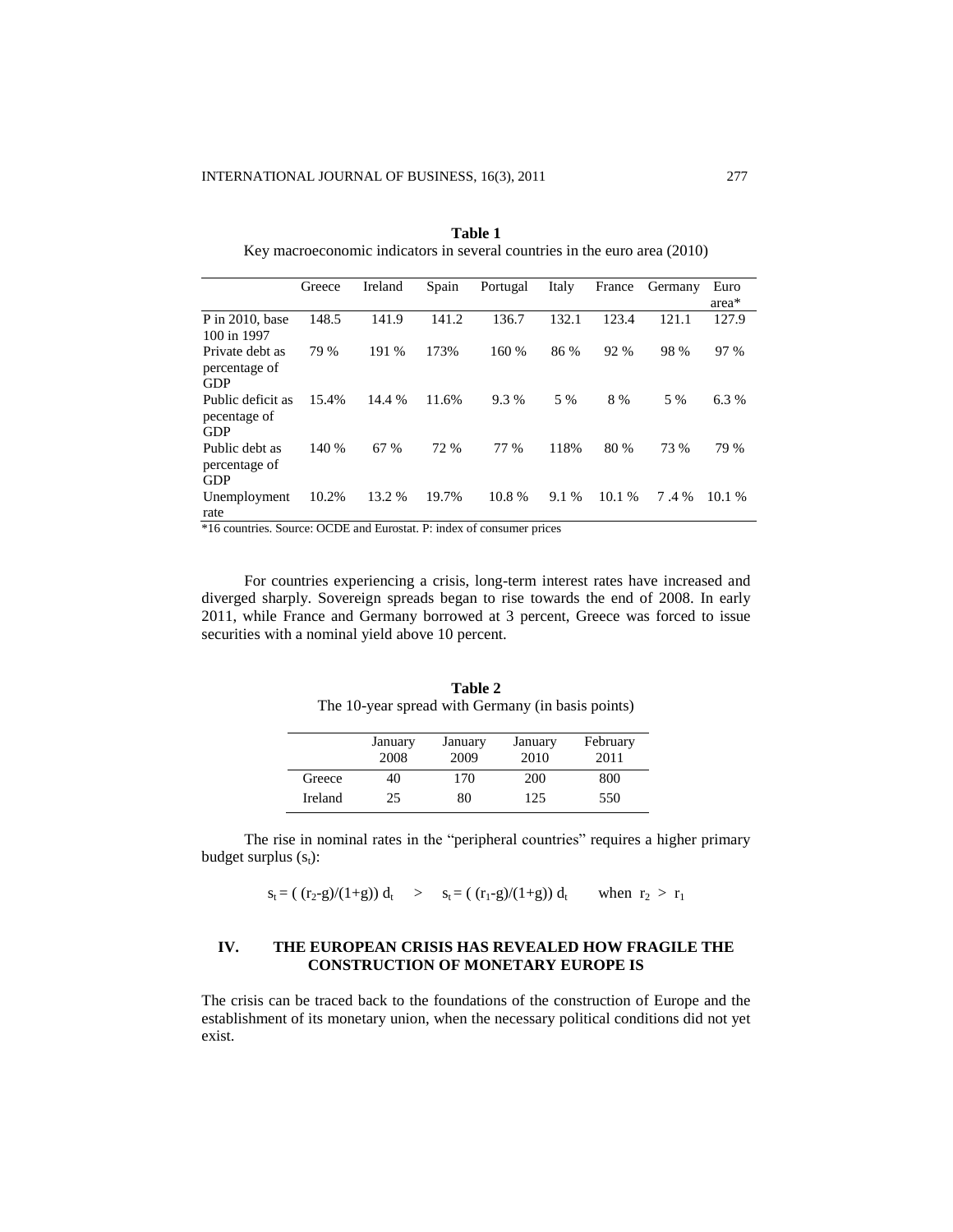The euro area institutions were conceived based on an incorrect or innefectual analysis of the situation in European countries. According to Mundell's analysis, the euro area is facing asymmetric shocks. Greece has a budget problem, Ireland, a banking problem. Portugal has a private debt problem, and Spain, a combination of all three. Yet, although the specific problems differ, the implications are the same: all these countries must now endure spending cuts.

Europe must also deal with structural asymmetries that make it very difficult to manage a single monetary policy. Furthermore, these asymmetries were underestimated. They concern the functioning of labor markets, productive specializations, the nature of mortgages, the initial level of income, and, therefore, the whole convergence process. Given these asymmetries, there should be freedom to use other policies, especially budgetary policy. Yet this has been prohibited (the Stability and Growth Pact) based on the assumption that the externalities associated with public deficits are negative.

For some, especially Kenen (1969), we must abandon the assumption of regional monoproduction (used by Mundell), which gives considerable importance to asymmetric demand shocks. Thus Kenen bases his reasoning on regions with a varied production. For such economies, a demand shock affects only a small share of exports, thus limiting the impact on growth and employment. Therefore, highly diversified regions will be less inclined to use the exchange rate as a policy tool and thus they will be more suited to forming a currency zone.

| PILLARS OF<br><b>GOVERNANCE</b> | <b>INSTITUTIONS</b>                                | <b>MAIN</b><br><b>OBJECTIVE</b>                            | <b>SECONDARY</b><br><b>OBJECTIVES</b>                      | <b>INSTRUMENTS</b>                                                  |
|---------------------------------|----------------------------------------------------|------------------------------------------------------------|------------------------------------------------------------|---------------------------------------------------------------------|
| Domestic market                 | The Brussels                                       | Free circulation                                           | Making the                                                 | Compliance with                                                     |
|                                 | Commission<br><b>Member States</b>                 | of goods, capital,<br>and people                           | EU attractive                                              | treaty<br>directives                                                |
| Monetary policy                 | ECB                                                | Inflation $<$ 2<br>percent                                 | Growth and<br>employment<br>Exchange rate<br>(strong euro) | Key interest rates                                                  |
| <b>Budgetary</b><br>policy      | <b>Member States</b>                               | Deficit $<$ 3<br>percent GDP<br>Debt $< 60$<br>percent GDP | Medium-term<br>budgetary<br>balance                        | Multilateral<br>surveillance<br>Stability and<br><b>Growth Pact</b> |
| EU budget                       | The Brussels<br>Commission<br>Parliament           | Financing for<br>EU policies                               | Cohesion                                                   | Structural funds                                                    |
| Lisbon<br>Strategy              | The Brussels<br>Commission<br><b>Member States</b> | Competitiveness,<br>innovation,<br>knowledge<br>economy    | Employment                                                 | Increased<br>resources<br>devoted to R&D                            |

### **Table 3** Economic governance in the EU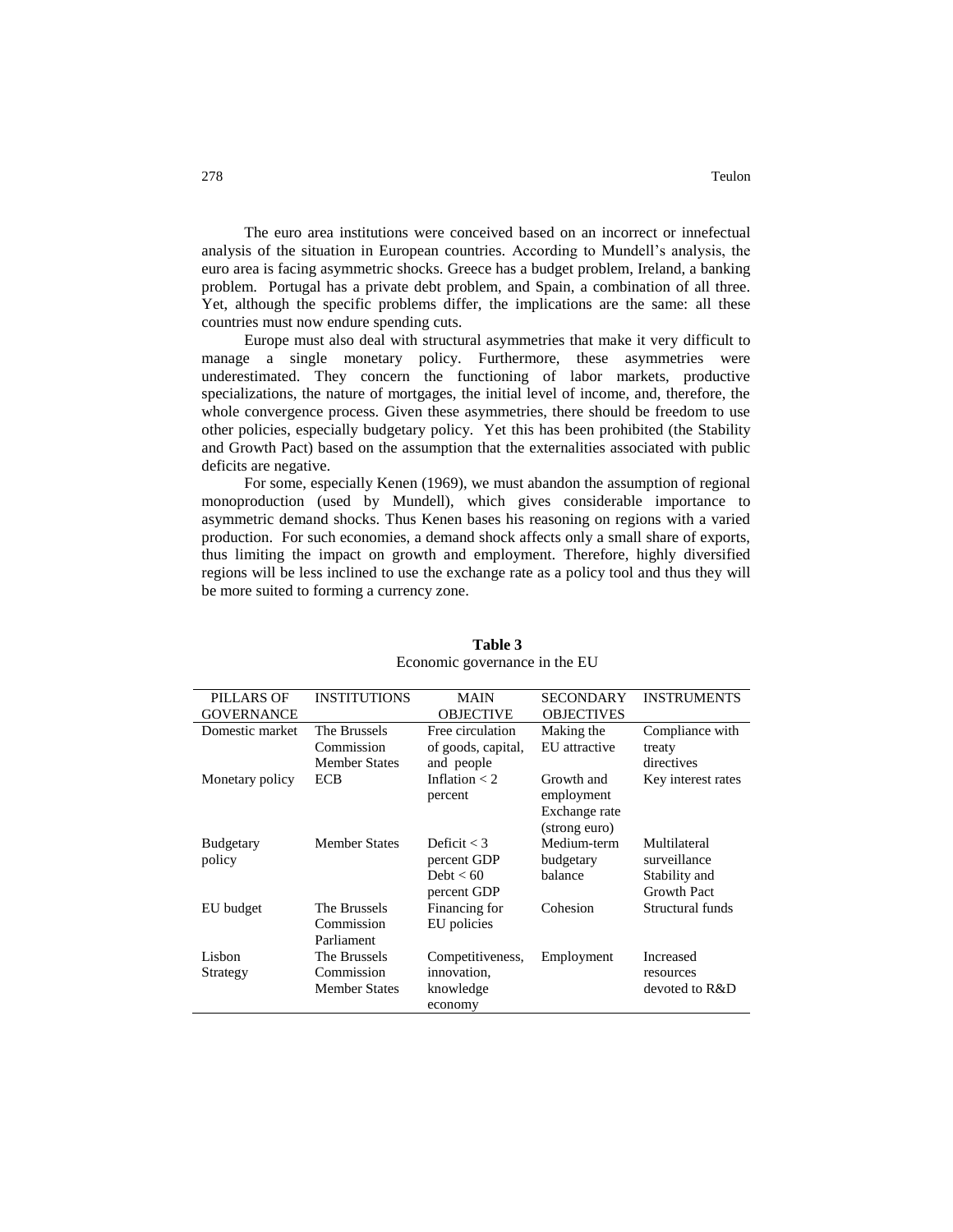For others (Krugman, 1991), there is a profound misunderstanding of the fact that monetary union increases the heterogeneity of the whole through the inevitable process of region specialization.

In the absence of federalism, the countries which specialize in non-exportable services are necessarily in crisis. Thus, institutions should be designed based on a more serious analysis of the structural economic situation.

As theorized by Mundell, Europe is not an optimum currency area, given that production structures are overly different and the probability of an asymmetric shock is excessively great. A currency area can only be viable if it can absorb asymmetric shocks, and if through the mobility of the workforce, the flexibility of prices and wages, or through budgetary solidarity, it offsets the loss of interest and exchange rates as an adjustment variable. There is no federal budget mechanism to compensate the losers and labor is not sufficiently mobile. Additionally, there is no real European economic government. The Euro Group (the monthly meeting of finance ministers of the euro area) is in reality a ghost of intergovernmental coordination, the EU budget is very small, and the Pact of Stability and Growth is no longer respected.

Germany has rejected the principle of solidarity, even though benefitting from an inflation rate that is lower than those in the Southern European countries, while simultaneously promoting its exports to these countries and trying to reduce its imports from Spain or Greece. Given that there is one single monetary policy stipulated for all countries, "Southerners" can not restore their competitiveness through devaluations. Thus, they have no other way to support their lagging activities than by increasing demand through public deficits.

In pursuing a policy of wage restraint while hoping that the euro could be used as a weapon against inflation (the theme of the strong euro), Germany has exhibited a non-cooperative behavior. Germany's growth strategy is based on export growth and not on domestic demand. They refuse to implement measures of financial solidarity visà-vis other European countries which on the other hand are the victims of policies deliberately pursued by Germany!

Rosa (1998) has dismantled the European mechanism that drives the formation of a single European State. According to this author, the European monetary policy cannot be left solely to the Central Bank in Frankfurt, acting on simple technical criteria. A single policy will benefit some States at the expense of others. It therefore calls for political arbitrages, which should only be carried out by elected officials, and not mere technicians following rigid rules completely disassociated from the real economic situation of various countries.

He denounces the continuation of an anti-inflationary policy, while inflation itself has disappeared. Rosa believes that the European Central Bank should set for itself a target of battling against deflation, that is to say, to set an inflation target consistent with a level of activity needed to reduce unemployment (similar to the U.S. Federal Reserve). If one considers that there is an optimal level of inflation (around 4 to 6 percent), which allows reducing unemployment to its structural level, a slightly higher level of inflation can be accepted in order to (1) facilitate real adjustments, and (2) avoid zero, or even negative, inflation, which would make monetary policy ineffective in reviving overall business activity.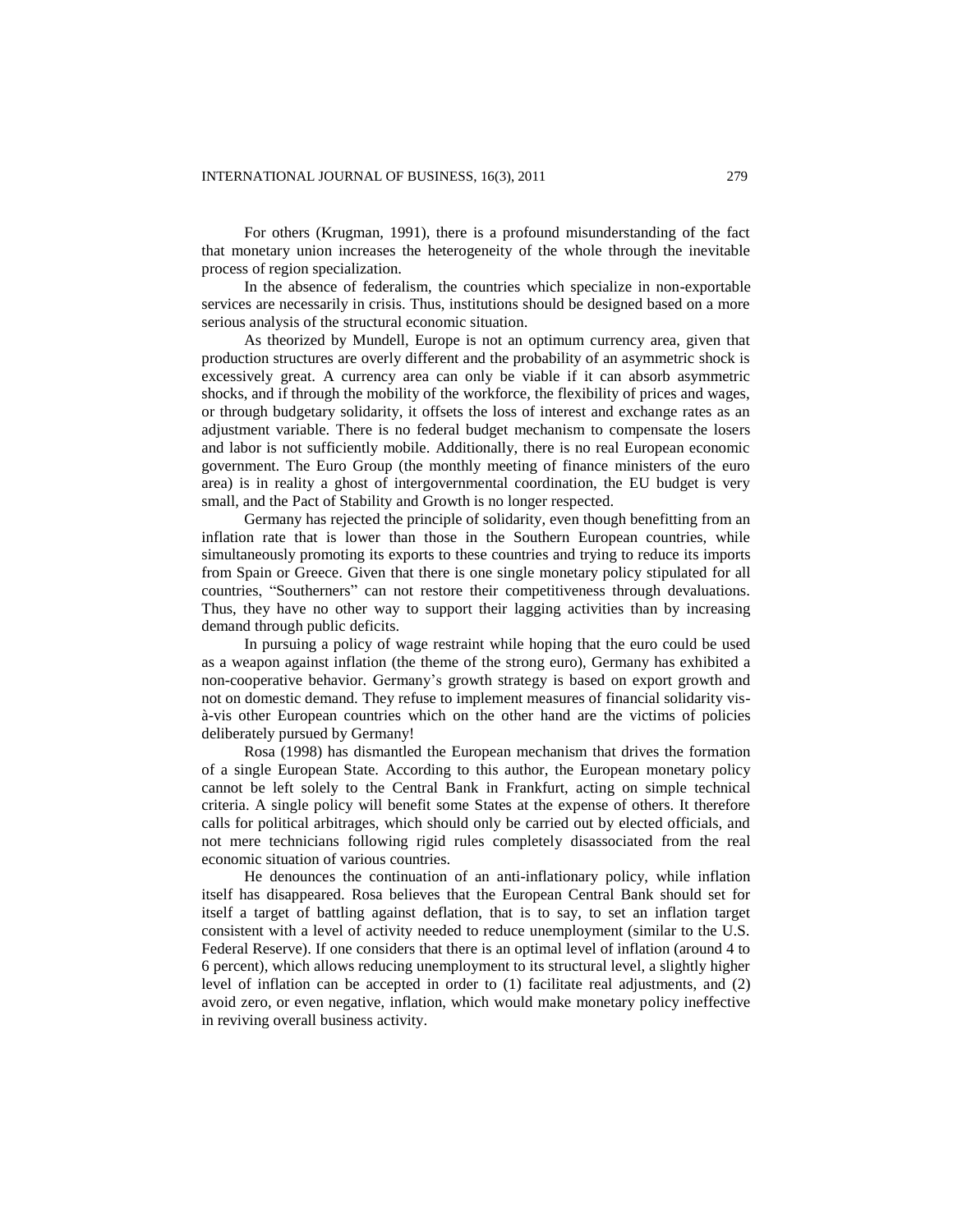Does a single market truly require a single currency? No. We certainly do not need a single currency or a fixed exchange rate for business to thrive. From their trade, the U.S. generates more than 2,000 billion dollars annually, despite a fluctuating exchange rate which has experienced sharp variations in recent decades. The Free-Trade Agreement (NAFTA) has spurred the growth of trade between Canada, Mexico, and the United States, while all these countries have floating exchange rates. The exchange rates of Japan, South Korea, and other Asian trading powers fluctuate wildly. Moreover, let us not forget that only 17 of the 27 countries within the free trade zone that constitutes the European Union use the euro.

### V. **WHAT ARE THE SOLUTIONS?**

Given the emergency situation, the "no bail-out" clause (Eichengreen and von Haggen, 1996) – the ban to help nations struggling with their budget – was lifted and support measures were adopted. The ECB has purchased securities issued by the European countries in crisis to limit soaring rates (and we must also note that in order to do this, the ECB was forced to increase its capital). The ECB resorted to a monetization of the debt for countries experiencing difficulties waiting for the permanent relief mechanism to be defined which will be set up in 2013. These procedures were performed on the secondary bond market. Their objective was to avoid contradictind the commitment made by the ECB to not directly finance the deficit of various States. However, these actions have placed the indebted States in a situation of "moral hazard." In any case, they represent a circumvention of the Maastricht Treaty, which prohibits States to be refinanced by the ECB and also, consequently, they prohibit interventions in the debt's primary market. Thus the ECB found itself, against its will, in a position of "buyer of last resort."

As a consequence, a European Financial Stability Fund (EFSF) was established, endowed with  $\epsilon$ 750 billion (cofinanced by the IMF). The Fund will start functioning in 2013 and it is the concrete expression of Europe's will to have a permanent procedure to support its Member States. Countries in the euro area have decided to provide their guarantee for an amount up to  $E$ 440 billion, complemented by  $E$ 60 billion in loans from the European Commission, and  $E250$  billion provided by the IMF.

#### **A. Proposal 1**

The creation and perpetuation of the EFSF is an adequate solution for resolving financial crisis problems within the euro area.

Objection: The EFSF endowment is not sufficient to cope with future crises, when it will be necessary to think in terms of trillions of euros.

Countries experiencing difficulties have been forced to adopt deflationary measures (-7 percent reduction in public expenditure for Greece in 2010). These rigorous plans have been implemented at the risk of worsening the situation in terms of growth and unemployment. We must ask if the euro should be saved at any cost, regardless of the price paid by the people of the Member States. Proponents of federalism are well aware that an end to the euro would compromise for several decades the model of a supranational Europe. The European Union and the ECB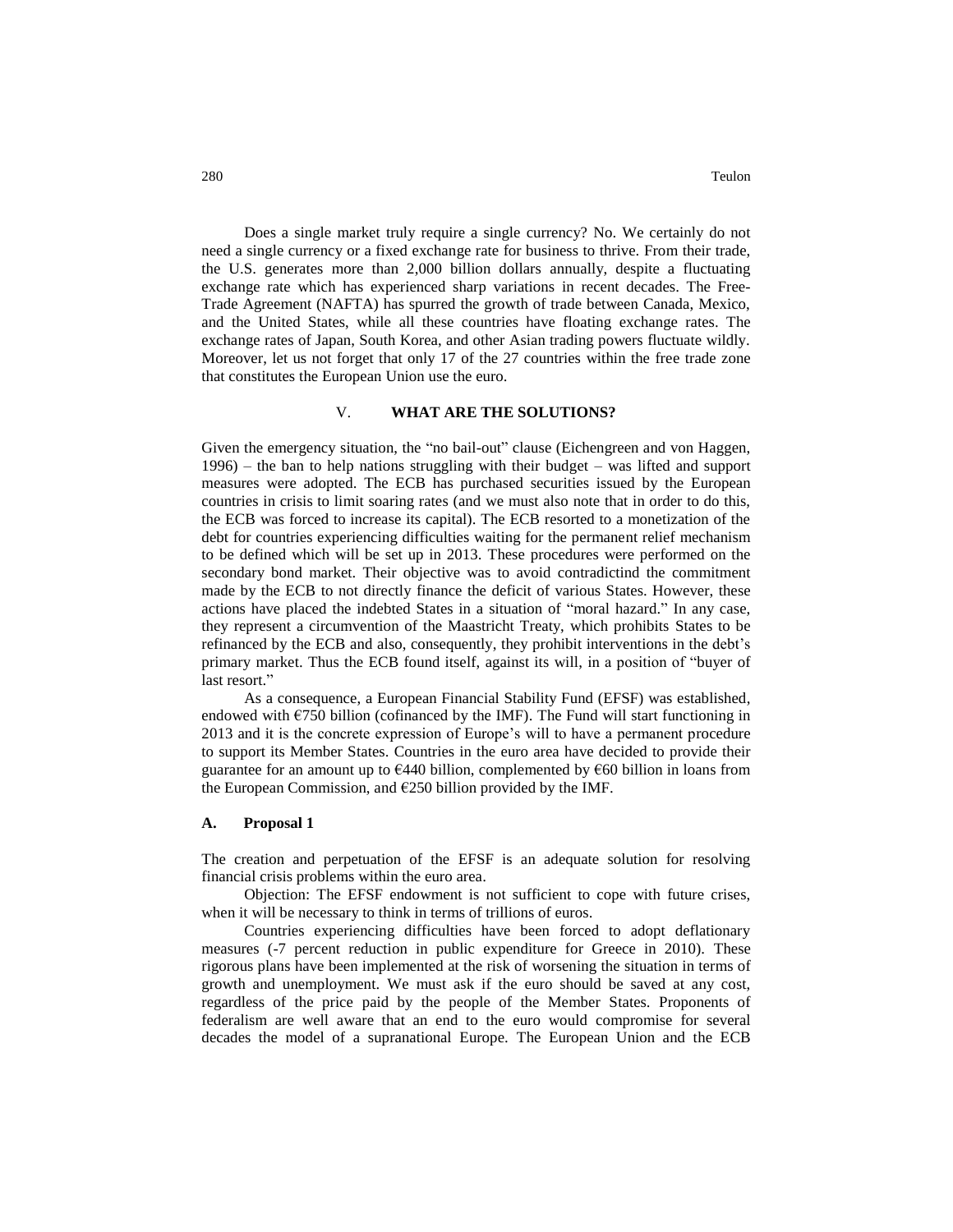became the allies of financial markets, which demand a drastic reduction in standards of living and social spending.

|      | Greece |     |     |     |     |        |     | Ireland Spain Portuga Italy Finland France Germany | Euro |
|------|--------|-----|-----|-----|-----|--------|-----|----------------------------------------------------|------|
|      |        |     |     |     |     |        |     |                                                    | area |
| 2010 | 7.0    | 3.0 | 2.5 | 2.5 | 0.5 | $-1.0$ | 0.0 | $-1.5$                                             | 0.2  |
| 2011 | 4.0    | 2.0 | 2.9 | 3.1 | 0.8 | 0.2    | 0.6 | 0.4                                                | 1.0  |
| 2012 | 2.0    | 1.5 | 2.0 | 1.5 | 0.4 | 0.0    | 0.6 | 0.2                                                | 0.7  |
| 2013 | 2.0    | 1.0 | 2.0 | 1.5 | 0.4 | 0.0    | 0.6 | 0.2                                                | 0.7  |

**Table 4** Budgetary restrictions announced in the euro area (in percentage of GDP)

Source: Barclays Capital / BENASSY-QUERE Agnès and BOONE Laurence (2010).Based on data on implemented stabilization programs and government announcements.

The standard way to cushion the effects of austerity policies is to add a currency devaluation measure to domestic cuts. Devaluation makes exports more competitive by substituting external demand for a squeezed domestic demand. However, since these countries no longer have a national currency, they must replace internal deflation (decrease in wages and costs) with external devaluation.

The imbalances in Portugal have persisted for several years (Blanchard, 2007). The adjustment plan for 2010/2011 to reduce public expenditure includes measures to lower civil service and state-owned company wages (a decrease of 3.5 percent to 10 percent for those earning more than  $\epsilon$ 1,500 per month), a rationalization of health expenditures, a ceiling on benefits, and an increase of two points of the VAT.

### **B. Proposal 2**

The actions for emerging from a crisis and debt sustainability must be framed through generalized policies of deflation and budget cuts. Restoring sustainable competitiveness necessarily requires lower nominal wages, reduced social spending, and lower prices of nontradable goods.

Objection: Deflation requires all contract prices to drop together and proportionately, including those of debt contracts, something which seems impossible to implement (Blanchard, 2007). The tight fiscal policies implemented in Member States will probably preclude any economic recovery, undermining in particular the public finances and entailing new employee revenue transfers towards the banks and the holders of public debt securities. The solution would rather lie in a policy which is favorable to growth in European countries not subject to a sovereign debt crisis, in order to create a "cyclical gap" favoring peripheral countries. Europe risks committing the same mistakes of the "Gold Block" composed between 1933 and 1936, after the devaluation of the pound sterling in September 1931 vis-à-vis the franc. It risks being caught in a vicious cycle of recession, deflation, and the increase of the real value of its debts.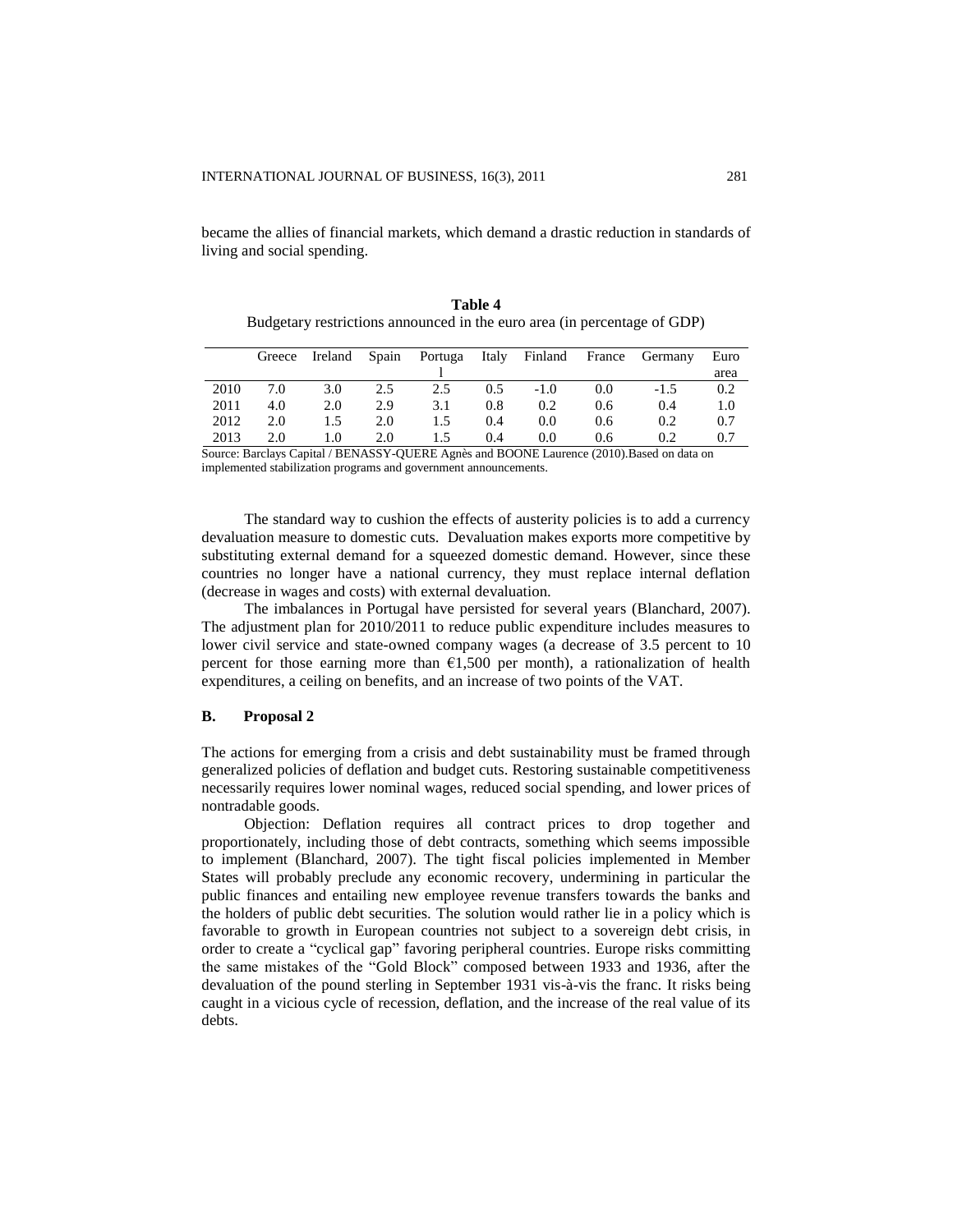The reduction in growth rates in the euro area requires a larger primary balance surplus of the budget  $(s_t)$ :

$$
s_t\!=\! (\;(r\text{-}g_2)/(1\text{+}~g_2))~d_t > s_t\!=\! (\;(r\text{-}~g_1)/(1\text{+}~g_1))~d_t~,~~\text{when}~~g_2\!<\!g_1
$$

A number of solutions have been discarded. The sovereign debt crisis has not caused a radical change in economic policy and governance.

A European paradox arises from the fact that treaties have laid the foundations for a federalism that dares not to say its name, while that peoples and governments that represent them are unwilling to go further in this direction, because there is no agreement on who shall pay its cost and, additionally, because this federalism clashes with a reality: the existence of the European nation-states.

European countries have also refused to issue bonds guaranteed by the Union (Eurobonds). Another solution could have been to transform the Greek and Portuguese bonds in bonds guaranteed by a European Fund; however, this type of measure was rejected. Each State is then responsible for its debts.

#### **C. Proposal 3**

Issuing common bonds presents various advantages. A "European Debt Agency" (Boone and Solomon, 2010) would issue "Eurobonds" for the entire euro area and allow Member States to consolidate some of their outstanding bonds. Concerning the remaining part of the debt, a purely national debt, the spreads would be maintained, reflecting differences in various macroeconomic situations, which would encourage countries to maintain their debt levels under control. A larger market, with increased liquidity, would be created on which debt could be issued at a lower cost than that currently paid in these more fragmented markets. The aim would be to pool part of the existing debt (the Juncker/Tremonti proposal) in return for which an independent agency would be authorized, on behalf of the euro area, to audit the accounts of each country.

Objection: The common rate would probably be higher than the rate used by Germany and the other exemplary countries in the euro area for their own financing. Moreover, the issuance of "Eurobonds" would not solve the problem of budgetary divergence nor the low level of budgetary solidarity between member states.

A monetary union cannot function without a budget coordination mechanism. In the case of Europe, the demands imposed by Germany included to have this mechanism overriden, and also replacing the need for solidarity by a uniform rule of budgetary solidarity (the Stability Pact, which is arbitrary and insensitive to economic contexts). However, this rule was shattered due to the expenses incurred to rescue banks.

The abandonment of national monetary policies, which had previously allowed a fine-tuned response to specific economic environments, makes the differentiation of fiscal and budgetary policies even more necessary, in order to compensate the inadequacies of the single budgetary policy in relation to each country's particular macroeconomic developments. The increase in short-term cyclical disparities in the euro area will only be bearable if it is accompanied by large transfers of resources from the growing economies to economies in recession.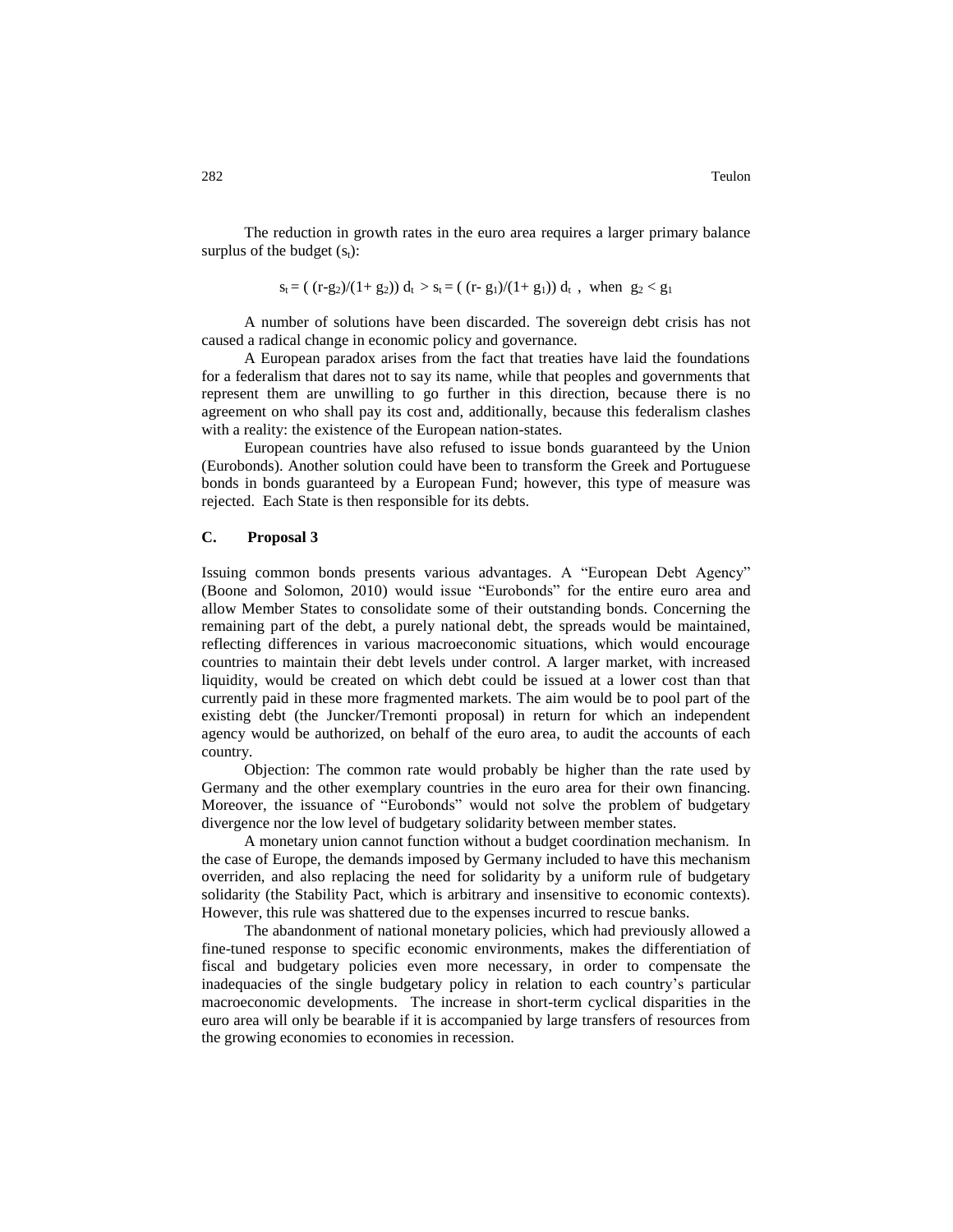The exchange rate of the euro against the dollar ( $\epsilon$ 1 = \$1.30) is at an acceptable level for the strongest countries but at an unbearable level for the weakest countries (the level of purchasing power parity can be estimated for the entire euro area at  $\epsilon_1$  = \$1.15). Given that there are no more possible adjustments for the euro area by changing the value of currencies, the only option left is making adjustments by financial transfers.

Moving towards greater federalism means:

### **D. Proposal 4**

To transfer much larger amounts to the budget managed by the Commission in Brussels.

Objection: There is no agreement on who shall pay the cost. Every member country is against an increase of their contribution. A "soft" consensus was reached to maintain the European budget at its current level, or 1.2 percent of EU GDP. Europe, therefore, finds itself at an impasse concerning this matter.

### **E. Proposal 5**

To change the way the Commission functions in order to make the decision-making process more democratic.

Objection: Europe was built on a denial of democratic principles and practices. It is not willing to pay the price of democracy, which entails diversity and respect for all nations. The Commission is the "spokesperson" of the financial markets, who want a federal model similar to the one in the U.S., whereas European nations, attached to their sovereignty, oppose it. The discord is therefore absolute.

### **F. Proposal 6**

To establish a genuine political union that would function as a counterpart to the ECB, and in one way or another, make the ECB accountable to this political entity.

Objection: Germany has clearly expressed its opposition to a change in the status of the ECB.

Mechanisms for rescheduling and restructuring the debt have not been implemented. However, governments could offer new bonds worth a fraction of the value of existing bonds. The bondholders would then be forced to choose between securities at par, with a face value equal to the existing bonds but with a longer maturity and lower interest rates, and securities below par with a shorter maturity and a higher interest rate, but with a face value that is a fraction of existing bonds.

It is indeed difficult to imagine how the peripheral countries of the euro area could escape restructuring their sovereign debts. On this point, Kenneth Rogoff is hardly optimistic. In a recent note, the former chief economist of the International Monetary Fund said that "ultimately, a significant restructuring of the private and/or public debt will probably be necessary for all euro-area countries which are encumbered by debts (...) Already facing the prospect of sluggish growth even before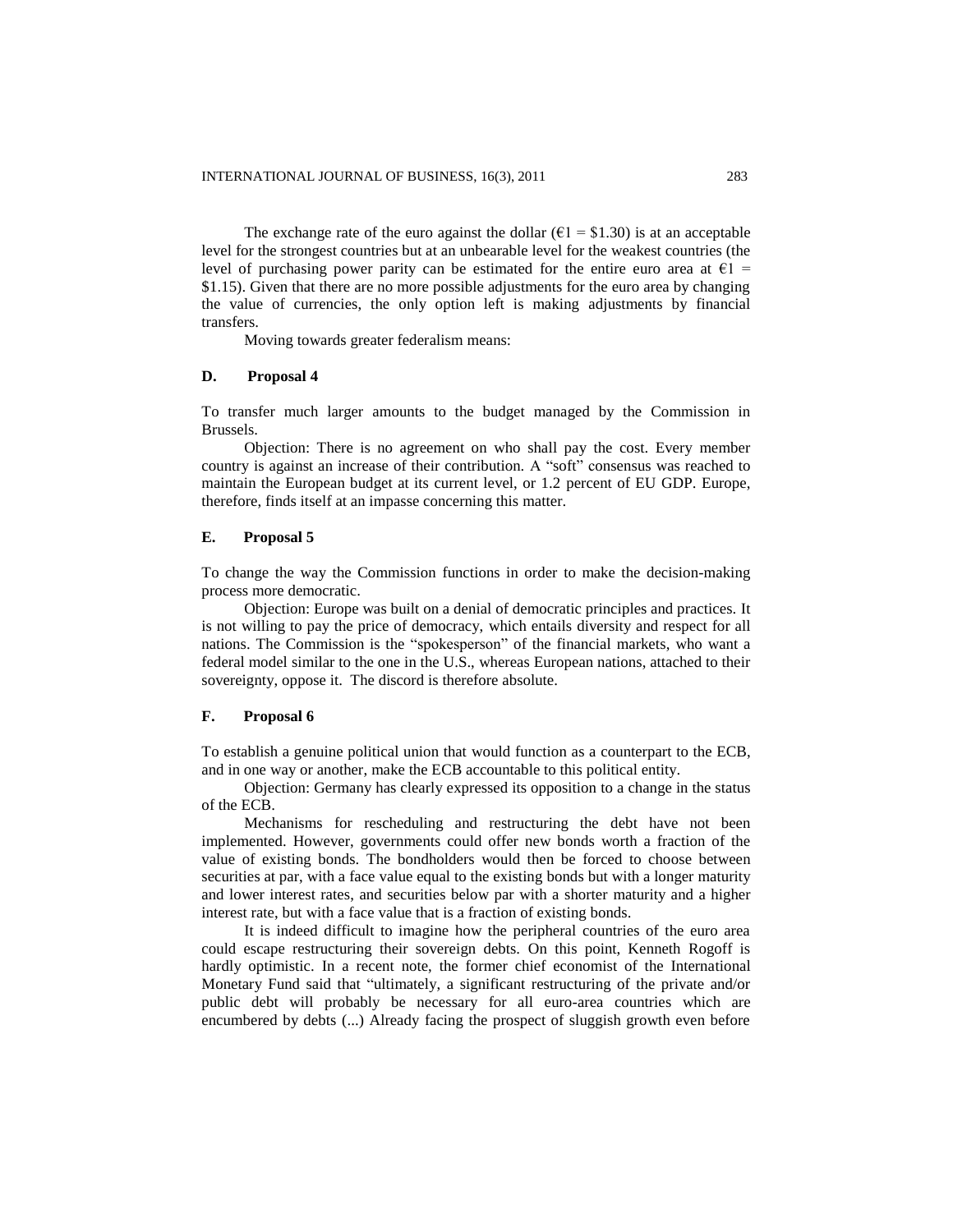the introduction of budget austerity measures, they (Greece, Portugal, Ireland and Spain) risk plunging into a lost decade similar to that experienced by Latin America in the 1980s. The revival and growth dynamics of modern Latin America did not really take effect until the Brady Plan orchestrated massive debt reductions throughout the region as of 1987. A similar restructuring is probably the most likely scenario in Europe."

Nevertheless, in the case of restructuring, the banking system would be permanently affected. At the end of 2010, consolidated claims of European banks against the four most vulnerable members of the area amounted to 14 percent of EU GDP. Thus any serious action to restructure sovereign debts would inevitably provoke massive disengagement from creditors and, in the worst case scenario, start a new chapter in the international financial crisis. Public capital would then need to be reinjected into the banks, which would inevitably worsen even more the magnitude of budget deficits and destroy respective efforts to make public debts sustainable.

Will it be necessary to go further? In the beginning of 2011, Hans-Werner Sinn, President of the Ifo Institute, and Ottmar Issing, former chief economist of the European Central Bank, presented a report calling for the establishment of an "orderly" bankruptcy procedure for States in default. According to them, this is an essential instrument for long-term stabilization of the euro area. Thus, no Member State would be able to count on automatic support from its partners to save it from bankruptcy, a procedure which would push investors in taking a State's default risk seriously. Moreover, even limited discounts on the sovereign debt of some countries could jeopardize the banking system of the euro area.

### **VI. A BREAKUP SCENARIO IS POSSIBLE**

Noting the loss of market share for exports, weak productivity growth, persistent budget deficits, Patrick Artus (2005) warned: "It can thus be expected in 5 years, in 10 years, that France and Italy will be in a very difficult situation: enormous accumulated market share losses, very weak trend growth, and an unbearable public debt rate." He added: "The situation in France and Italy is even more critically exacerbated by the economic strategy followed by Germany The latter has a non-cooperative policy of reduction of unit labor costs, in order to regain market share, especially vis-à-vis other countries in the area who do not follow the same strategy."

In fact, it is not Italy or France who are the weakest links in the euro area, but Artus' analysis remains valid even if we do not draw his same conclusions. Nevertheless, the question of the breakup of the euro area is no longer taboo and many authors clearly address the topic: Artus (2005), Eichengreen (2007), Cotta (2010), Roubini (2010), etc.

### **A. Proposal 7**

The breakup is not only possible, but very likely:

(1) An exit scenario, led by Germany, would be justified by its wish to relinquish its reponsibility for the policy of its Southern neighbors; and

(2) An exit scenario with the departure of countries experiencing difficulties would be justified by their need to find room to maneuver.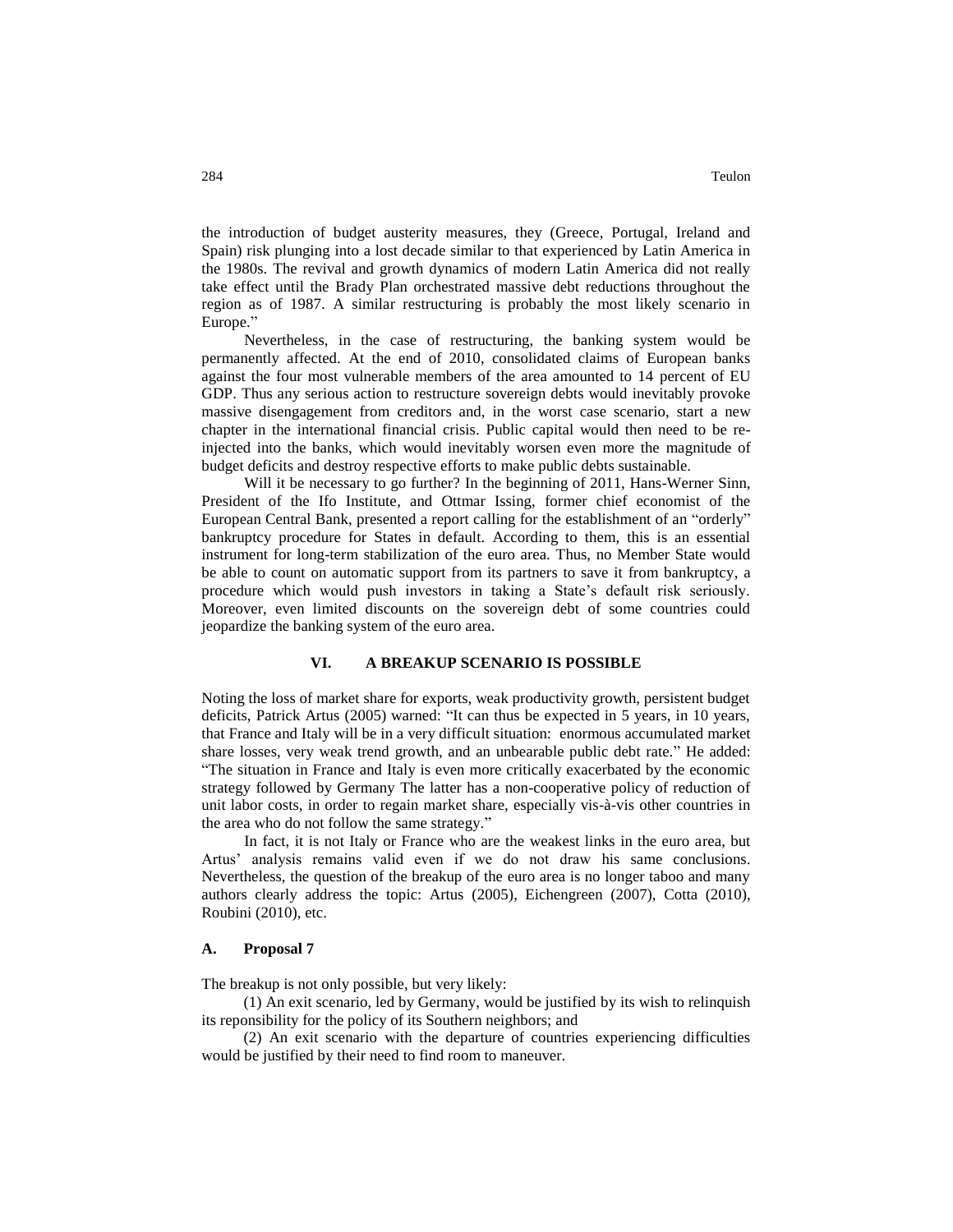Objection: There are alternative scenarios based on a successful rescue of the euro area in the medium term:

(1) The aid provided by the European Financial Stability Facility would be adequate to solve problems and calm markets. Germany would commit to a cooperative scenario for an enlarged euro area for fear that if the euro disappeared in favor of the reintroduction of national currencies, the mark would then need to be reevaluated by 20 to 30 percent;

(2) European countries would engage in tax and budget integration; and

(3) The restructuring of sovereign debt of countries experiencing difficulty would occur in an orderly manner.

#### **B. Proposal 8**

The technical and legal difficulties related to the reintroduction of a national currency are high, but they are not insurmountable.

Objection: A dismantling of the euro area would put peripheral countries in a difficult situation (capital flight, a sharp drop in the exchange rate ...). The risk for a weakened country is to have its domestic currency collapse while its debt remains denominated in euros. The debt dynamics would be revived because of the depreciation of the nominal exchange rate in price notation (*e*).

 $s_t = ( [r-g - e_2 (1+g)]/(1+g)(1+e_2)) d_t > s_t = ( [r-g - e_1 (1+g)]/(1+g)(1+e_1)) d_t,$ when  $e_2 < e_1$ 

Eichengreen (2007) insists that we cannot exclude the possibility that a member of the euro area might want to pull out of this area in order to recover its domestic currency and to re-establish a monetary policy better adapted to its situation. In the event of violent asymmetric shocks in a euro-area country, real depreciation of its currency in relation to the euro would be the only possible solution, which tends to show, once again, that Europe is not an optimum currency area.

The most obvious reason to leave the Union would be the wish to escape the identical monetary policy imposed on all countries by the single currency. Countries whose economy would experience a crisis in the coming years and which fear that it would become chronic might be tempted to leave the EMU in order to ease monetary conditions and to devalue their currencies. Even if from an economic point of view this decision would be difficult to implement, the possibility that countries facing a severe economic downturn could decide to follow this course of action cannot be ruled out.

The current crisis has renewed the debate about the need to establish a fiscal authority for the European Union. Whatever the logic of this proposal, it would pave the way for a much larger redistribution of income; this reason in itself is enough for high-income countries to want to leave the Union.

In addition, it is important to emphasize the dangers of a split into two blocks. The hypothesis purporting the establishment of a "euro-franc" or "euro-South" currency area makes little sense. It precisely neglects both theoretical teachings as well as those derived from our present experience. The economic characteristics of France, Spain,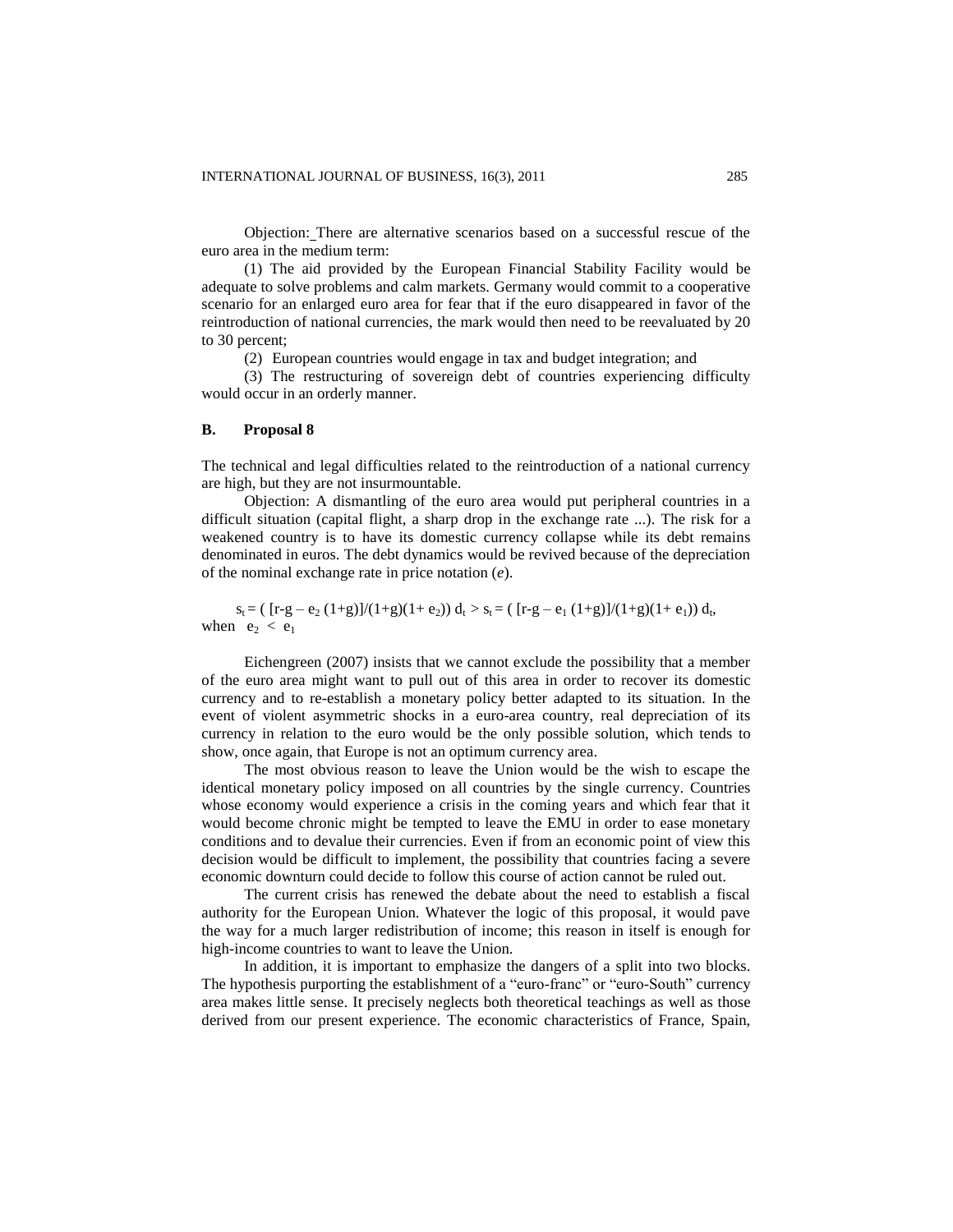Portugal, Greece, and Italy are different enough to exclude the adoption of a single currency between these countries. They would soon find themselves in the midst of a "euro-franc" or "*euro-South*" crisis, senselessly reproducing current difficulties. We do not see what rationale could possibly exist for a monetary union between weak countries. If some peripheral countries left the euro area, they would have every incentive to revert to their local currency in order to devalue it, to boost their trade and increase their competitiveness.

A currency area where Germany would gather around itself some of its neighbors, such as Austria, Denmark or the Netherlands, might be possible because their particular economic environments are not too different (in fact, before the euro, a "mark zone" already existed). This question, however, deserves to be examined more closely before the same mistakes are repeated once again. The former president of Germany's top industry organisation, Hans-Olaf Henkel, has suggested in his book "*Save our money, Germany has been sold off*," a bestseller outside his native country, that Germany should exit the euro area and create a new union with the Netherlands, Belgium, Austria, and Finland.

#### **VII. CONCLUDING REMARKS**

The euro area crisis extends beyond its monetary framework. Furthermore, the adopted measures to contain it seem inadequate. A breakup of the euro zone is no longer simply a possibility; nevertheless there is little chance of our witnessing a total disintegration.

The existence of a single currency for 17 highly disparate countries could only lead to a crisis. With the changeover to the euro, member States have lost control of their monetary policies and interest rates, which they can no longer adjust according to their economic situation; likewise, they can no longer react to productivity differences and to changes in aggregate demand by adjusting the respective exchange rate. It is clear that some countries would benefit from leaving the euro area; on the other hand, they would have to bear significant political and economic costs.

Going back to full employment will not be possible as long as we remain in a free trade system as well as in a rigidly managed exchange system. The promise of stability made at the time of the creation of the monetary union can no longer be held and the euro could become the symbol of European disintegration. There is a harmful and dangerous premise in believing that price stability is an objective of the highest priority and that it is possible to impose this stability by means of a few budgetary rules for economies moving at different speeds.

It is clear that only monetary unions based on a prior political union (the Swiss Confederation in 1848, the Italian unification in 1861 and the German Reich in 1871) have succeeded, while those which corresponded solely to coalitions or cartels of Independent States (the Latin Monetary Union established in 1865, the Scandinavian Monetary Union established in 1873, etc.) did not survive the vagaries and diverse impacts of international economic and political developments. We agree with Rosa (1998) that: "The Treaty of Maastricht, which established a new fixed exchange rate system in Europe, will appear in history books as the mistake or, worse, the grave blunder of 1992, exactly as the deflationary policies of the 1930s, and in particular of the gold block."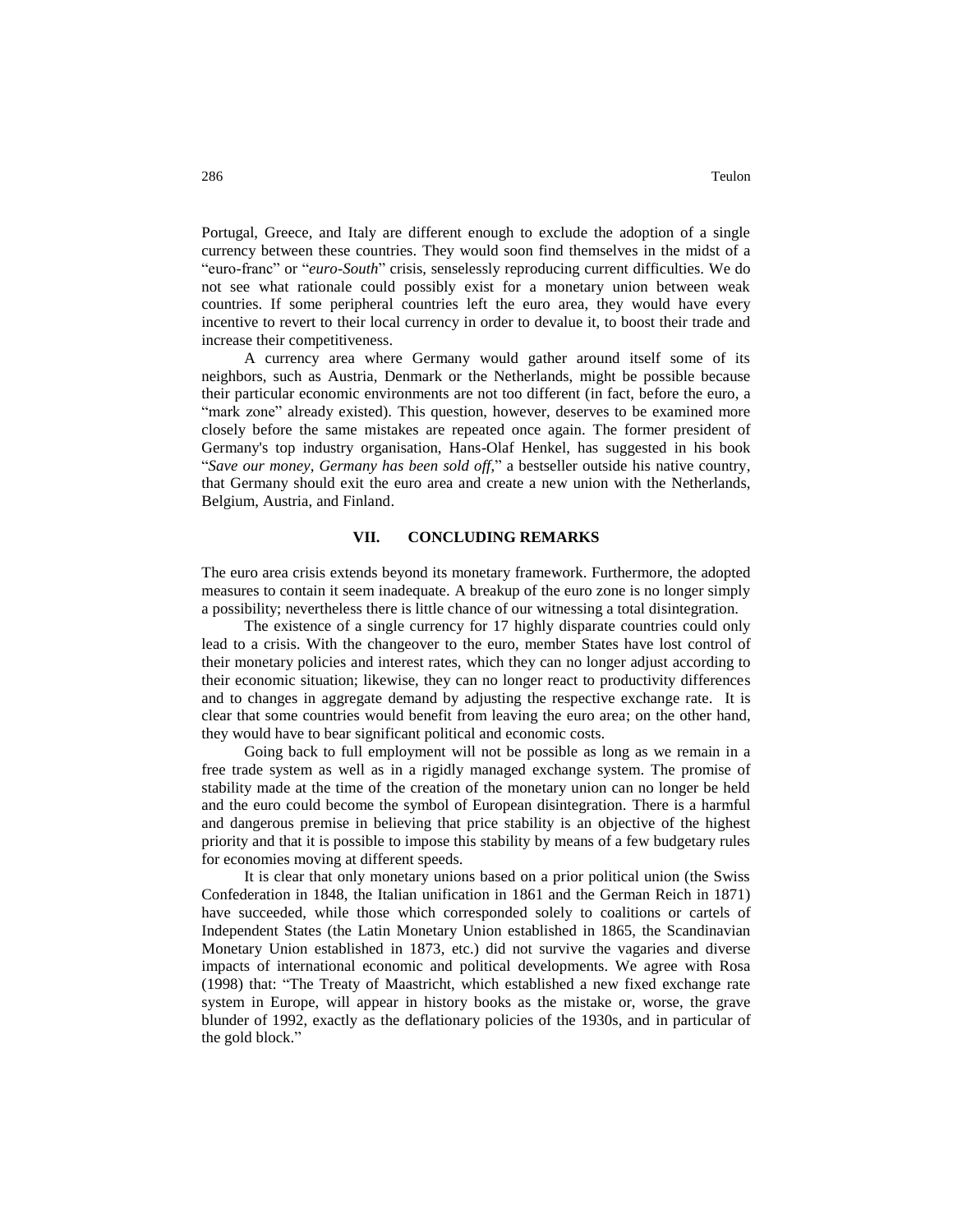The crisis has placed monetary Europe face to face to its contradictions. It is unclear how Europe could force the hand of destiny and to compel its Member States and peoples to institutional compromises. The question to be asked is how long the euro will still survive?

#### **REFERENCES**

- Allais, M., 1992, *Erreurs et impasses de la construction européenne*, ed. Clément Juglar.
- Artus, P., 2005, "La France et surtout l'Italie devront-elles sortir de la zone euro?" note de recherche de Natixis.
- Atkinson, A., O. Blanchard, and J. Flemming, 1993, *Competitive Disinflation and Economic Policy in Europe*, Oxford.
- Benassy-Quere, A., and L. Boone, 2010, "Crise de l'eurozone: dettes, institutions et croissance," *La lettre du CEPII*, n°300.
- Blanchard, O, and J.P. Fitoussi, 1998, *Croissance et chômage*, rapport du CAE, La Documentation française.
- Blanchard, O, 2007, "Adjustment within the Euro. The Difficult Case for Portugal," *Working paper.*
- Boone, L., and R. Salomon, 2010, "Les eurobonds sont-ils la bonne solution?" *Le Monde*, december 18.
- Cotta, A., 2010, *Sortie de l'euro ou mourir à petit feu*, Plon.
- Cukierman, A., and F. Lippi, 1999, "Central Bank Independence, Centralization of Wage Bargaining, Inflation and Unemployment - Theory and Some Evidence," *European Economic Review.* Vol. 43, 1395-1434.
- Eichengreen, B., and J. Von Hagen, 1996, "Federalism, Fiscal Restraints, and European Monetary Union," *American Economic Review* 86 (2), 135-138.
- Eichengreen, B., 2007, "The Breakup of Euro Area", *NBER working paper*.
- Feldstein, M., 1997, *"*The Political Economy of the European Economic and Monetary Union: Political Sources of an Economic Liability," *Journal of Economic Perspectives* 11 (4), 3-22.
- Fitoussi, J.-P., 2002, *La règle et le choix. De la souveraineté économique en Europe*, Le Seuil.
- Frankel, J., and A. Rose, 1998, "The Endogeneity of the Optimum Currency Area Criteria," *Economic Journal*, vol. 108, pp 1009-25.
- Frankel, J., 1981, "Flexible Exchange Rates, Prices and the role of News: Lessons from 1970's," *Journal of Political Economy*, vol. 89, 665-705.
- Friedman, M., 1953, "The Case for Flexible Exchange Rates," *Essays in Positive Economics*, Chicago.
- Johnson, H., 1973, *Further Essays in Monetary Economics*, Harvard University Press.
- Kenen, P., 1969, "The Theory of Optimum Currency Areas. An Eclectic View," in Mundell and Swoboda, eds., *Monetary Problems of the International Economy*, University of Chicago Press.
- Krugman, P., 1991, "Increasing Returns and Economic Geography," *Journal of Political Economy,* vol. 99, 483-499.